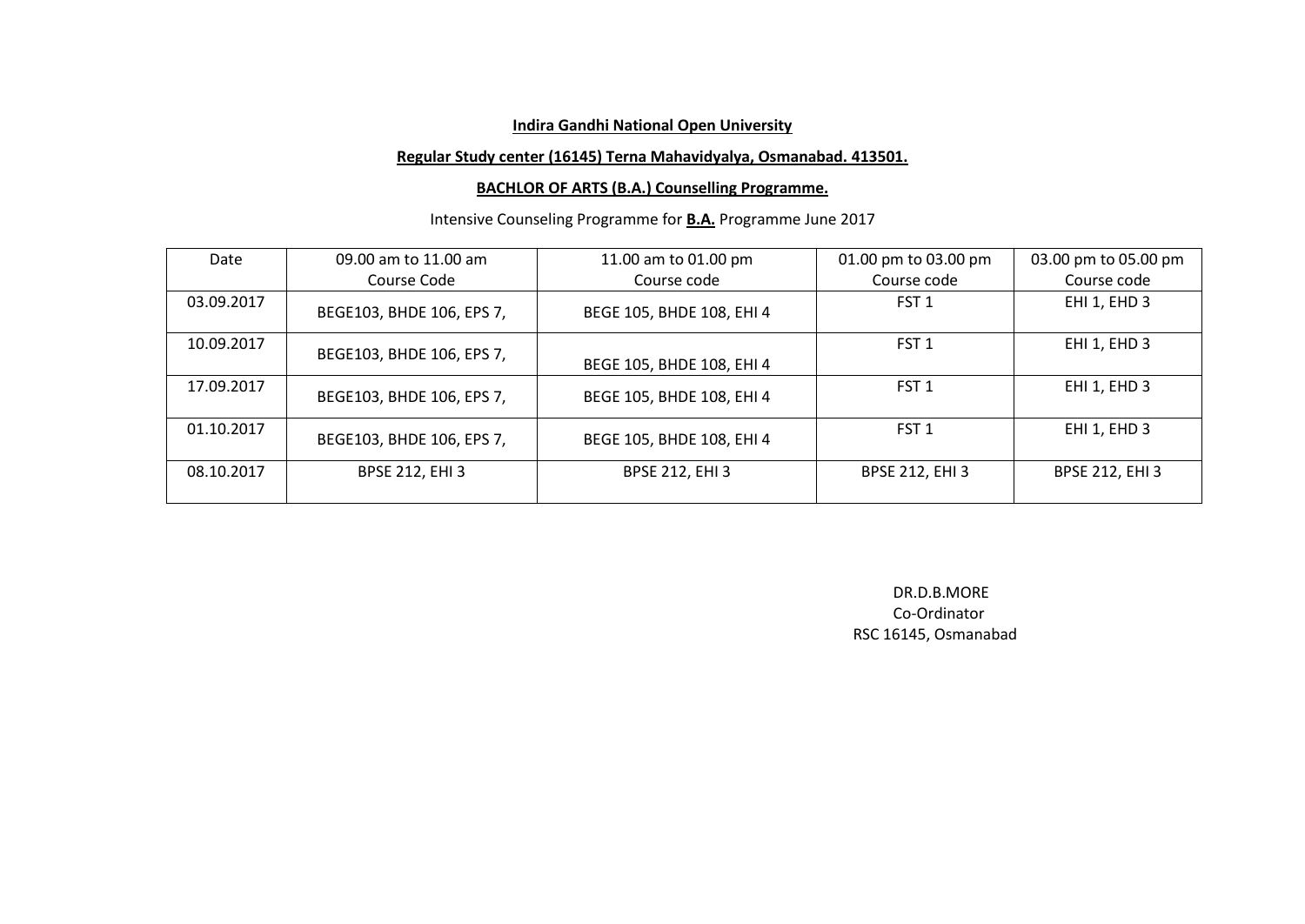## **Regular Study center (16145) Terna Mahavidyalya, Osmanabad. 413501.**

#### **MASTER OF ENGLISH (MEG) Counselling Programme.**

#### Intensive Counseling Programme for MEG 2 Programme JUNE 2017

| Date       | 09.00 am to 11.00 am | 11.00 am to 01.00 pm | 01.00 pm to 03.00 pm | 03.00 pm to 05.00 pm |
|------------|----------------------|----------------------|----------------------|----------------------|
|            | Course Code          | Course code          | Course code          | Course Code          |
| 03.09.2017 | MEG 5                | MEG <sub>7</sub>     | <b>MEG 10</b>        | MEG 14, MEG 11       |
| 10.09.2017 | MEG 5                | MEG 7                | <b>MEG 10</b>        | MEG 14, MEG 11       |
| 17.09.2017 | MEG <sub>5</sub>     | MEG 7                | <b>MEG 10</b>        | MEG 14, MEG 11       |
| 01.10.2017 | MEG <sub>5</sub>     | MEG <sub>7</sub>     | <b>MEG 10</b>        | MEG 14, MEG 11       |
| 08.10.2017 | MEG 6, MEG 8         | MEG 6, MEG 8         | MEG 6, MEG 8         | MEG 6, MEG 8         |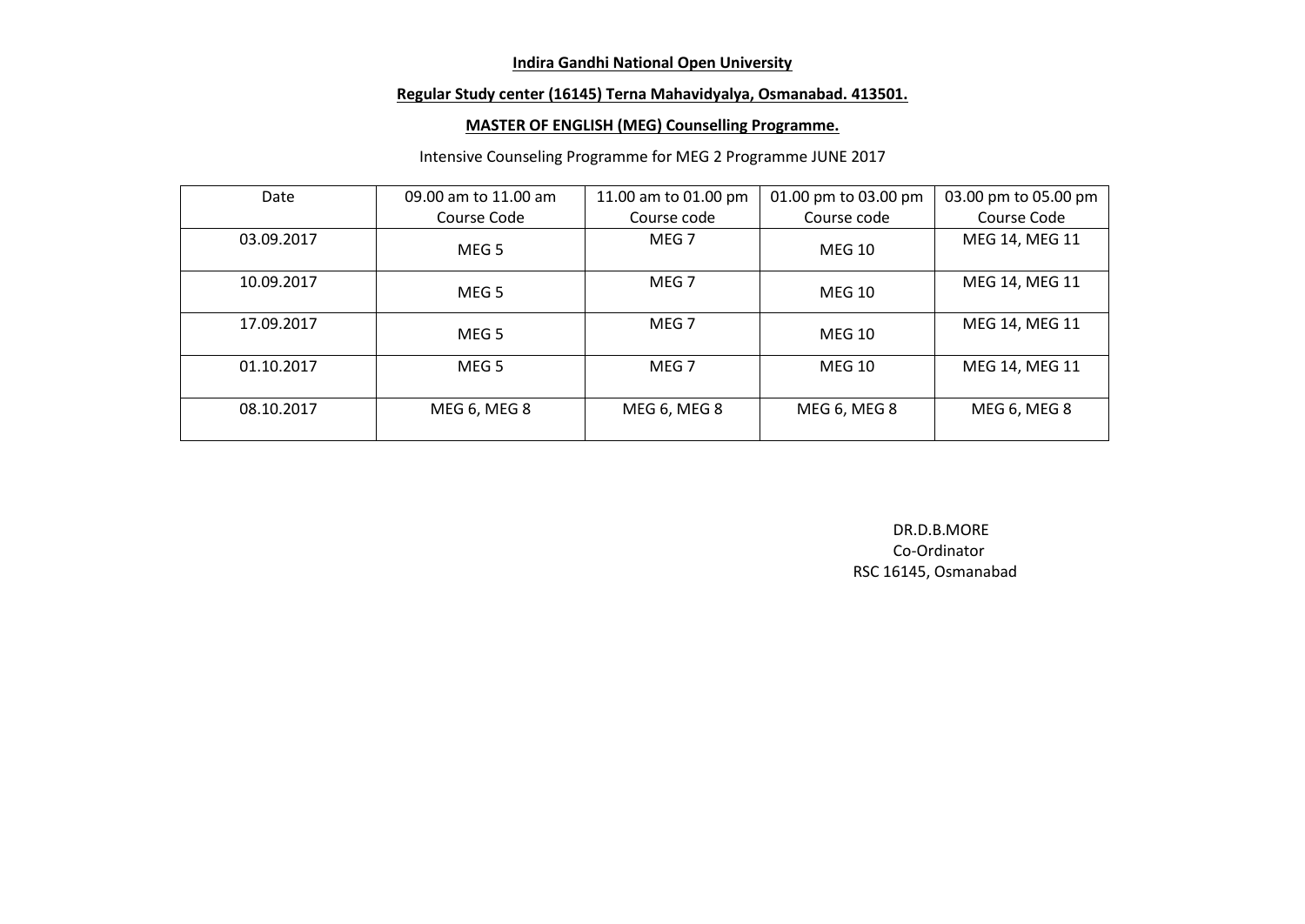## **Regular Study center (16145) Terna Mahavidyalya, Osmanabad. 413501.**

## **MASTER OF ECONOMICS (MEC) Counselling Programme.**

## Intensive Counseling Programme for MEC 2 Programme JUNE 2017

| Date       | 09.00 am to 11.00 am  | 11.00 am to 01.00 pm  | 01.00 pm to 03.00 pm  | 03.00 pm to 05.00 pm  |
|------------|-----------------------|-----------------------|-----------------------|-----------------------|
|            | Course Code           | Course code           | Course code           | Course Code           |
| 03.09.2017 | MEC 108,              | <b>MEC 108</b>        | <b>MEC 108</b>        | <b>MPA 15, MECE 4</b> |
| 10.09.2017 | <b>MEC 109</b>        | <b>MEC 109</b>        | <b>MEC 109</b>        | MPA 17, MECE 4        |
| 17.09.2017 | MEC 6                 | MEC 6                 | MEC 6                 | MPA 17, MECE 4        |
| 01.10.2017 | MEC <sub>7</sub>      | MEC <sub>7</sub>      | MEC <sub>7</sub>      |                       |
| 08.10.2017 | <b>MPA 15, MECE 1</b> | <b>MPA 15, MECE 1</b> | <b>MPA 15, MECE 1</b> |                       |